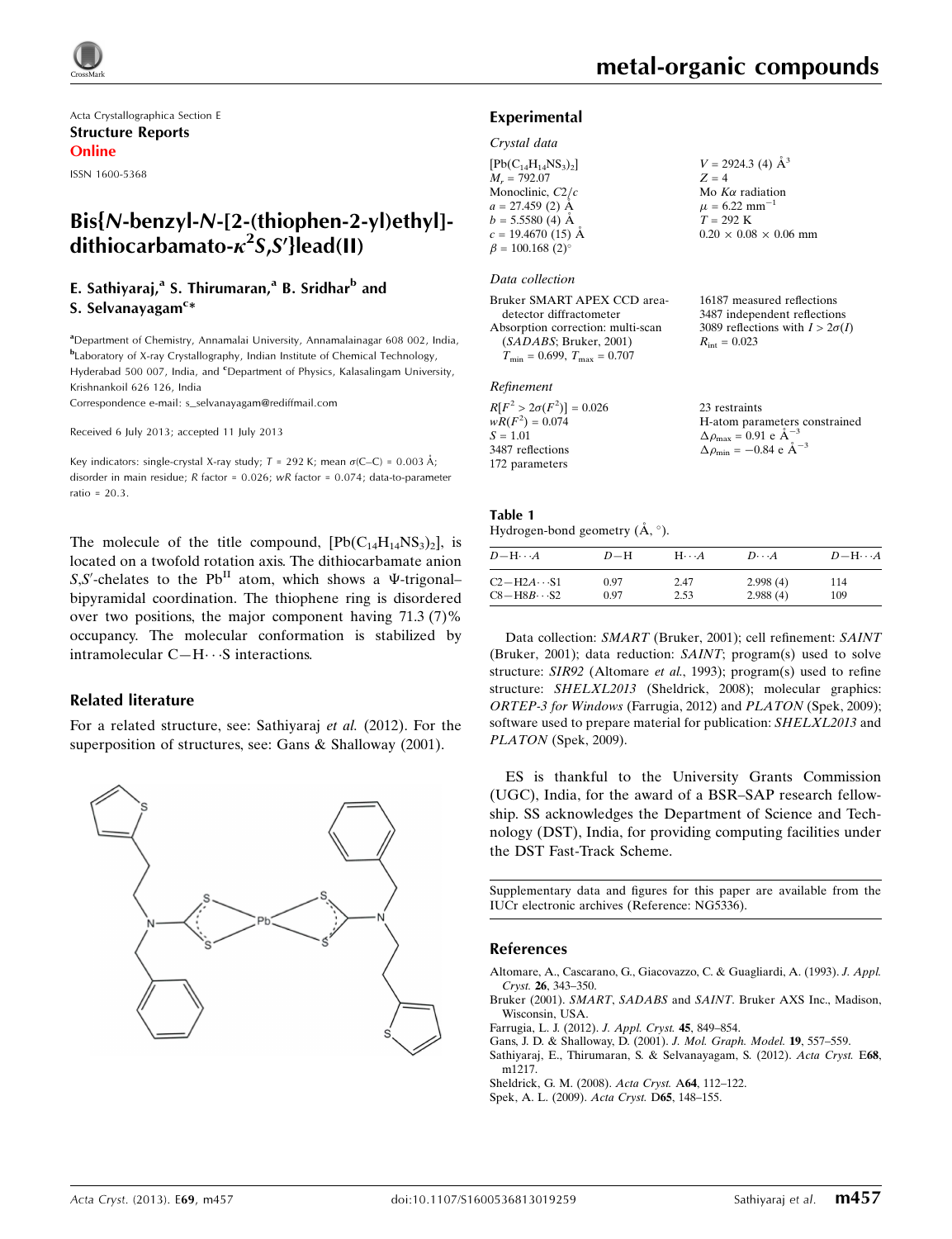# **supporting information**

*Acta Cryst.* (2013). E**69**, m457 [doi:10.1107/S1600536813019259]

## **Bis{***N***-benzyl-***N***-[2-(thiophen-2-yl)ethyl]dithiocarbamato-***κ***<sup>2</sup>** *S***,***S***′}lead(II)**

## **E. Sathiyaraj, S. Thirumaran, B. Sridhar and S. Selvanayagam**

## **S1. Comment**

In continuation of our work on the crystal structure analysis of lead complexes, we have undertaken a single-crystal Xray diffraction study for the title compound, and the results are presented here.

The X-ray study confirmed the molecular structure and atomic connectivity for (I), as illustrated in Fig. 1. The Pb atom is coordinated by four sulfur atom from two dithiocarbamate anions. The asymmetry in Pb-S bonds suggests that the lone pair on Pb(II) is stereochemically active. The geometry of this coordination PbS4 polyhedron is trigonal bipyramid. The geometry is similar to that reported for bis[N-benzyl-N-(2-phenylethyl)dithiocarbamato]lead(II) (Sathiyaraj *et al.*, 2012).The superposition of the coordination polyhedron (PbS4) of (I) with this related reported structure, using Qmol (Gans & Shalloway, 2001) shows the r.m.s. deviation is 0.005 Å.

The sum of the angles at N1 [359.7°] is in accordance with sp<sup>2</sup> hybridization. The thiophene ring is disordered over two positions, with a major component being 71.3 (7)%. The dihedral angles between the phenyl and the major and minor components of the thiophene ring are 74.8 (1) and 74.7 (1) $^{\circ}$ , respectively.

In addition to the van der Waals interactions, the molecular structure is influenced only by intramolecular C—H···S hydrogen bonds.

## **S2. Experimental**

Benzyl(2-(thiophene-2-yl)ethyl)amine (4 mmol) and carbon disulfide (4 mmol) were dissolved in ethanol (20ml) and stirred for 30minutes. To this solution, an aqueous solution (100 ml) of  $Pb(NO<sub>3</sub>)<sub>2</sub>$  (2 mmol) was added with constant stirring. A pale yellow powder precipitated that was filtered and dried. Single crystals of (I) were obtained by slow evaporation of dichloromethane and acetone (1:1) solution of the title compound at room temperature.

## **S3. Refinement**

H atoms were placed in idealized positions and allowed to ride on their parent atoms, with C—H distances of 0.93-0.97 Å, and  $Uiso(H) = 1.2U_{eq}(C)$  for H atoms. The thiophene ring is disordered over two positions, with a major component being 71.3 (7)%. Pairs of C—S, C—C and C=C bond distances were restrained to 1.74 (1), 1.43 (1) and 1.37 (1) Å, respectively. The bond distances C3—C4 and C3—C4′ were restrained to within 0.01 Å of each other. The temperature factors of C5′ was set to those of S3 (as were these pairs: C4′ to C4, S3′ to C5, C6′ to C6 and C7′ to C7). The planarity of thiophene ring atoms were restrained to within 0.01  $\AA$ <sup>3</sup> of each other. Pairs of C—S and C—C 1,3 bond distances were restrained to the values of 2.58 (1) and 2.33 (1) Å, respectively.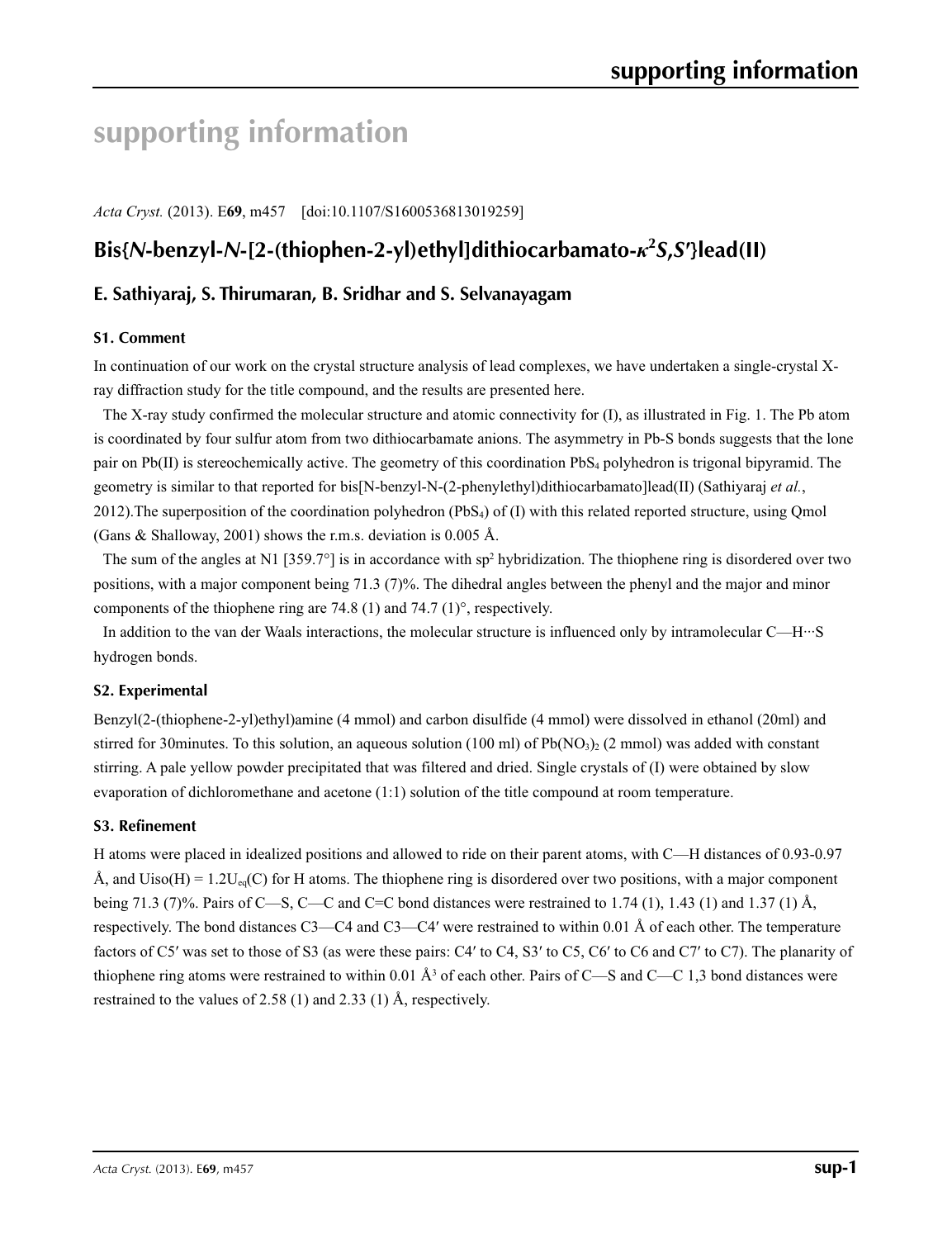

### **Figure 1**

The molecular structure of the title compound, showing the atom-numbering scheme. Displacement ellipsoids are drawn at the 30% probability level. The minor occupied atoms of the disordered part have been omitted for clarity

## **Bis{***N***-benzyl-***N***-[2-(thiophen-2-yl)ethyl]dithiocarbamato-***κ***<sup>2</sup>** *S***,***S***′}lead(II)**

*Crystal data*

 $[Pb(C_{14}H_{14}NS_3)_2]$  $M_r = 792.07$ Monoclinic, *C*2/*c*  $a = 27.459$  (2) Å  $b = 5.5580$  (4) Å  $c = 19.4670(15)$  Å  $\beta$  = 100.168 (2)<sup>o</sup>  $V = 2924.3$  (4)  $\AA$ <sup>3</sup> *Z* = 4

*Data collection*

Bruker SMART APEX CCD area-detector diffractometer Radiation source: fine-focus sealed tube *ω* scans Absorption correction: multi-scan (*SADABS*; Bruker, 2001)  $T_{\text{min}} = 0.699$ ,  $T_{\text{max}} = 0.707$ 16187 measured reflections

#### *Refinement*

Refinement on *F*<sup>2</sup> Least-squares matrix: full *R*[ $F^2 > 2\sigma(F^2)$ ] = 0.026  $wR(F^2) = 0.074$ *S* = 1.01

 $F(000) = 1552$  $D_x = 1.799$  Mg m<sup>-3</sup> Mo *Kα* radiation, *λ* = 0.71073 Å Cell parameters from 8428 reflections  $\theta$  = 2.5–27.6°  $\mu$  = 6.22 mm<sup>-1</sup> *T* = 292 K Needle, yellow  $0.20 \times 0.08 \times 0.06$  mm

3487 independent reflections 3089 reflections with  $I > 2\sigma(I)$  $R_{\text{int}} = 0.023$  $\theta_{\text{max}} = 28.0^{\circ}, \theta_{\text{min}} = 2.1^{\circ}$  $h = -35 \rightarrow 35$  $k = -7 \rightarrow 7$ *l* = −25→25

3487 reflections 172 parameters 23 restraints Hydrogen site location: inferred from neighbouring sites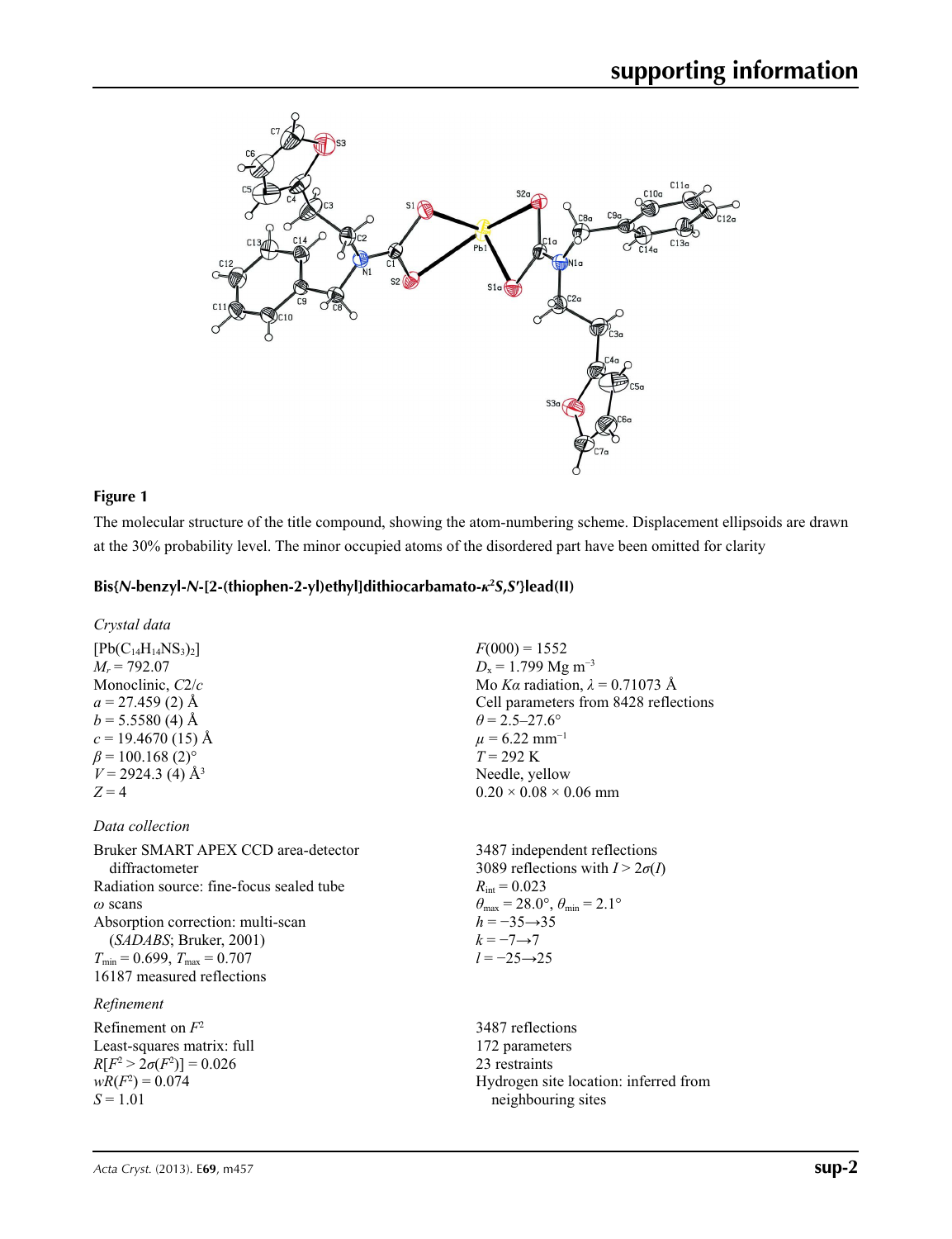| H-atom parameters constrained                     | $(\Delta/\sigma)_{\text{max}} = 0.001$           |
|---------------------------------------------------|--------------------------------------------------|
| $w = 1/[\sigma^2(F_0^2) + (0.0483P)^2 + 2.5197P]$ | $\Delta\rho_{\rm max} = 0.91$ e Å <sup>-3</sup>  |
| where $P = (F_0^2 + 2F_c^2)/3$                    | $\Delta\rho_{\rm min} = -0.84$ e Å <sup>-3</sup> |

*Special details*

**Geometry**. All esds (except the esd in the dihedral angle between two l.s. planes) are estimated using the full covariance matrix. The cell esds are taken into account individually in the estimation of esds in distances, angles and torsion angles; correlations between esds in cell parameters are only used when they are defined by crystal symmetry. An approximate (isotropic) treatment of cell esds is used for estimating esds involving l.s. planes.

*Fractional atomic coordinates and isotropic or equivalent isotropic displacement parameters (Å<sup>2</sup>)* 

|                  | $\boldsymbol{\chi}$ | $\mathcal{Y}$ | $\boldsymbol{Z}$ | $U_{\rm iso}*/U_{\rm eq}$ | Occ. (2) |
|------------------|---------------------|---------------|------------------|---------------------------|----------|
| Pb1              | 0.5000              | 1.14399(3)    | 0.7500           | 0.06000(9)                |          |
| S1               | 0.42993(3)          | 0.80812(17)   | 0.71606(4)       | 0.0567(2)                 |          |
| $\mathbf{S2}$    | 0.49150(3)          | 0.95155(16)   | 0.61228(4)       | 0.05250(18)               |          |
| N1               | 0.42564(10)         | 0.5970(5)     | 0.59289(13)      | 0.0471(5)                 |          |
| C1               | 0.44701(10)         | 0.7691(6)     | 0.63555(14)      | 0.0422(5)                 |          |
| C <sub>2</sub>   | 0.38975(13)         | 0.4246(6)     | 0.61323(18)      | 0.0540(7)                 |          |
| H <sub>2</sub> A | 0.3901              | 0.4389        | 0.6630           | $0.065*$                  |          |
| H2B              | 0.4000              | 0.2623        | 0.6042           | $0.065*$                  |          |
| C <sub>3</sub>   | 0.33791(14)         | 0.4638(10)    | 0.5748(3)        | 0.0812(13)                |          |
| H <sub>3</sub> A | 0.3287              | 0.6302        | 0.5805           | $0.097*$                  |          |
| H3B              | 0.3370              | 0.4356        | 0.5255           | $0.097*$                  |          |
| S <sub>3</sub>   | 0.28129(10)         | 0.3223(5)     | 0.67259(11)      | 0.0953(8)                 | 0.713(7) |
| C4               | 0.3015(4)           | 0.3061(14)    | 0.5993(4)        | 0.0749(18)                | 0.713(7) |
| C <sub>5</sub>   | 0.2819(4)           | 0.1084(14)    | 0.5602(4)        | 0.098(2)                  | 0.713(7) |
| H <sub>5</sub>   | 0.2893              | 0.0692        | 0.5168           | $0.118*$                  | 0.713(7) |
| C6               | 0.2487(2)           | $-0.0298(10)$ | 0.5950(4)        | 0.087(2)                  | 0.713(7) |
| H <sub>6</sub>   | 0.2320              | $-0.1674$     | 0.5766           | $0.105*$                  | 0.713(7) |
| C7               | 0.2449(3)           | 0.0673(15)    | 0.6581(4)        | 0.096(3)                  | 0.713(7) |
| H7               | 0.2256              | 0.0057        | 0.6887           | $0.115*$                  | 0.713(7) |
| S3'              | 0.2817(3)           | 0.0438(10)    | 0.5716(4)        | 0.098(2)                  | 0.287(7) |
| C4'              | 0.3056(10)          | 0.273(4)      | 0.5972(14)       | 0.0749(18)                | 0.287(7) |
| C5'              | 0.2874(9)           | 0.372(3)      | 0.6629(9)        | 0.0953(8)                 | 0.287(7) |
| H5'              | 0.2978              | 0.5133        | 0.6868           | $0.114*$                  | 0.287(7) |
| C6'              | 0.2511(6)           | 0.204(3)      | 0.6800(6)        | 0.087(2)                  | 0.287(7) |
| H6'              | 0.2344              | 0.2224        | 0.7174           | $0.105*$                  | 0.287(7) |
| C7'              | 0.2443(6)           | 0.015(3)      | 0.6342(9)        | 0.096(3)                  | 0.287(7) |
| H7'              | 0.2226              | $-0.1114$     | 0.6364           | $0.115*$                  | 0.287(7) |
| $\rm{C}8$        | 0.44094(12)         | 0.5488(6)     | 0.52616(16)      | 0.0519(7)                 |          |
| H <sub>8</sub> A | 0.4392              | 0.3766        | 0.5180           | $0.062*$                  |          |
| H8B              | 0.4753              | 0.5963        | 0.5298           | $0.062*$                  |          |
| C9               | 0.41122(7)          | 0.6731(3)     | 0.46313(8)       | 0.0426(6)                 |          |
| C10              | 0.41287(8)          | 0.5775(3)     | 0.39761(10)      | 0.0541(7)                 |          |
| H10              | 0.4307              | 0.4373        | 0.3936           | $0.065*$                  |          |
| C11              | 0.38794(9)          | 0.6913(4)     | 0.33807(8)       | 0.0647(9)                 |          |
| H11              | 0.3890              | 0.6273        | 0.2942           | $0.078*$                  |          |
| C12              | 0.36135(9)          | 0.9008(4)     | 0.34405(9)       | 0.0665(9)                 |          |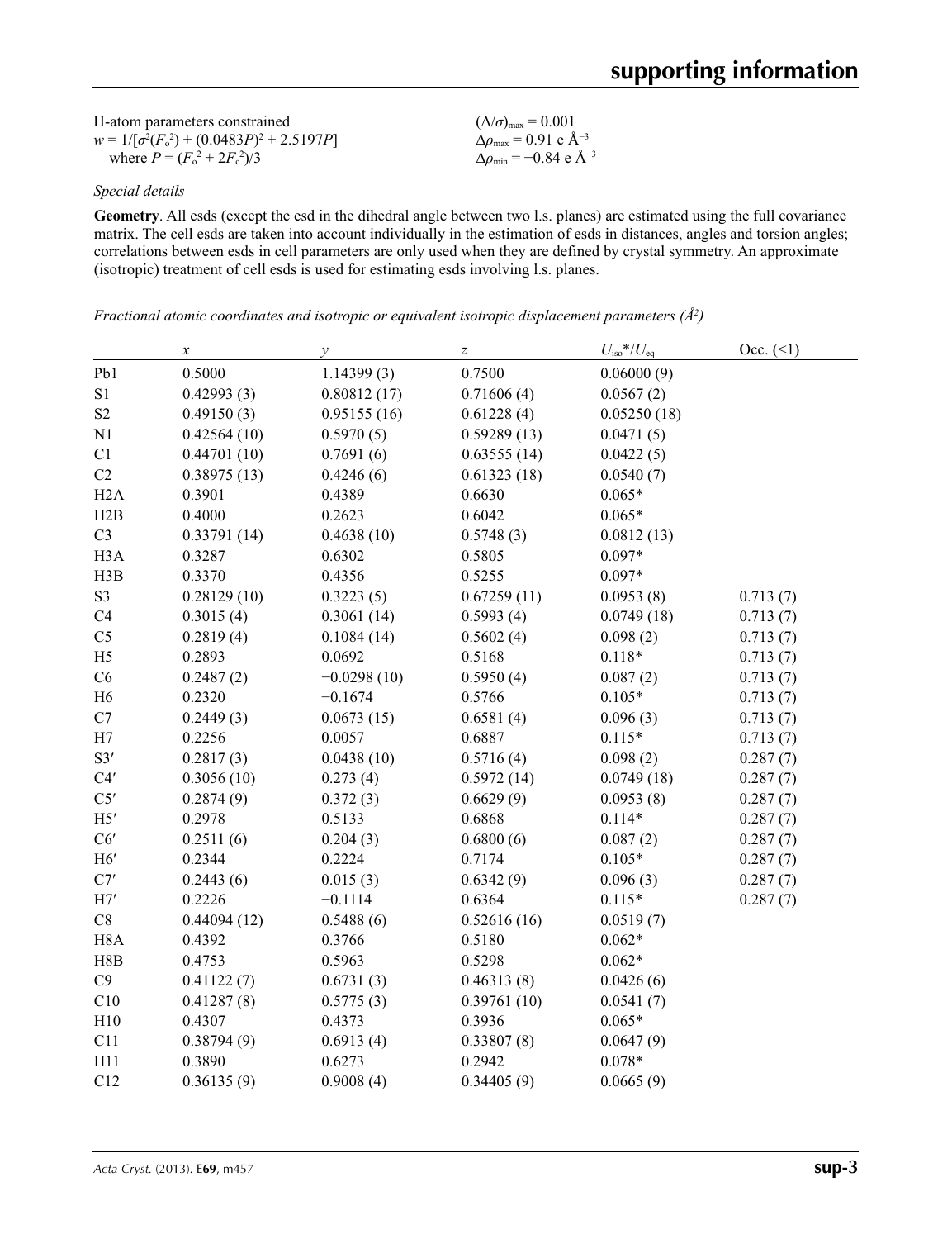# **supporting information**

| H <sub>12</sub> | 0.3447     | 0.9769    | 0.3042      | $0.080*$  |
|-----------------|------------|-----------|-------------|-----------|
| C13             | 0.35970(8) | 0.9964(3) | 0.40957(11) | 0.0597(8) |
| H13             | 0.3419     | 1.1366    | 0.4136      | $0.072*$  |
| C <sub>14</sub> | 0.38463(8) | 0.8826(3) | 0.46911(8)  | 0.0513(7) |
| H <sub>14</sub> | 0.3835     | 0.9466    | 0.5129      | $0.062*$  |

*Atomic displacement parameters (Å2 )*

|                | $U^{11}$    | $L^{22}$    | $U^{33}$    | $U^{12}$      | $U^{13}$      | $U^{23}$      |
|----------------|-------------|-------------|-------------|---------------|---------------|---------------|
| Pb1            | 0.06332(13) | 0.04215(11) | 0.06445(13) | 0.000         | $-0.01642(8)$ | 0.000         |
| S1             | 0.0622(5)   | 0.0666(5)   | 0.0418(4)   | $-0.0148(4)$  | 0.0101(3)     | $-0.0066(3)$  |
| S <sub>2</sub> | 0.0442(4)   | 0.0575(4)   | 0.0549(4)   | $-0.0057(3)$  | 0.0064(3)     | 0.0094(3)     |
| N1             | 0.0475(13)  | 0.0506(13)  | 0.0428(12)  | $-0.0029(10)$ | 0.0064(10)    | $-0.0014(10)$ |
| C <sub>1</sub> | 0.0369(12)  | 0.0451(14)  | 0.0425(13)  | 0.0017(11)    | 0.0009(10)    | 0.0046(12)    |
| C <sub>2</sub> | 0.0555(17)  | 0.0498(16)  | 0.0543(17)  | $-0.0029(14)$ | 0.0028(14)    | 0.0007(14)    |
| C <sub>3</sub> | 0.0510(19)  | 0.089(3)    | 0.101(3)    | 0.0012(19)    | 0.0061(19)    | 0.044(3)      |
| S <sub>3</sub> | 0.0902(14)  | 0.1277(18)  | 0.0723(11)  | $-0.0234(11)$ | 0.0257(9)     | 0.0052(10)    |
| C4             | 0.046(2)    | 0.079(4)    | 0.098(3)    | 0.007(3)      | 0.009(2)      | 0.036(3)      |
| C <sub>5</sub> | 0.103(2)    | 0.046(3)    | 0.157(4)    | $-0.014(2)$   | 0.054(3)      | $-0.011(3)$   |
| C <sub>6</sub> | 0.070(3)    | 0.071(4)    | 0.119(6)    | $-0.005(3)$   | 0.011(4)      | 0.031(4)      |
| C7             | 0.062(3)    | 0.120(6)    | 0.103(7)    | $-0.022(3)$   | 0.011(4)      | 0.056(6)      |
| S3'            | 0.103(2)    | 0.046(3)    | 0.157(4)    | $-0.014(2)$   | 0.054(3)      | $-0.011(3)$   |
| C4'            | 0.046(2)    | 0.079(4)    | 0.098(3)    | 0.007(3)      | 0.009(2)      | 0.036(3)      |
| C5'            | 0.0902(14)  | 0.1277(18)  | 0.0723(11)  | $-0.0234(11)$ | 0.0257(9)     | 0.0052(10)    |
| C6'            | 0.070(3)    | 0.071(4)    | 0.119(6)    | $-0.005(3)$   | 0.011(4)      | 0.031(4)      |
| $\mathrm{C}7'$ | 0.062(3)    | 0.120(6)    | 0.103(7)    | $-0.022(3)$   | 0.011(4)      | 0.056(6)      |
| C8             | 0.0540(16)  | 0.0537(17)  | 0.0485(15)  | 0.0076(14)    | 0.0106(13)    | $-0.0070(14)$ |
| C9             | 0.0415(13)  | 0.0436(14)  | 0.0439(14)  | $-0.0071(11)$ | 0.0109(11)    | $-0.0057(11)$ |
| C10            | 0.0554(17)  | 0.0604(18)  | 0.0488(16)  | $-0.0032(14)$ | 0.0157(14)    | $-0.0080(14)$ |
| C11            | 0.071(2)    | 0.084(3)    | 0.0416(16)  | $-0.0063(19)$ | 0.0158(16)    | $-0.0065(16)$ |
| C12            | 0.066(2)    | 0.081(2)    | 0.0514(18)  | $-0.0083(18)$ | 0.0062(16)    | 0.0150(17)    |
| C13            | 0.0651(19)  | 0.0493(17)  | 0.0624(19)  | $-0.0014(15)$ | 0.0049(16)    | 0.0041(15)    |
| C14            | 0.0577(18)  | 0.0453(16)  | 0.0498(16)  | $-0.0026(13)$ | 0.0062(14)    | $-0.0076(12)$ |

## *Geometric parameters (Å, º)*

| $Pb1-S1$ <sup>i</sup> | 2.6785(9) | $C7 - H7$     | 0.9300   |
|-----------------------|-----------|---------------|----------|
| $Pb1-S1$              | 2.6785(9) | $S3'$ - $C4'$ | 1.48(2)  |
| $Pb1-S2$              | 2.8575(9) | $S3'$ - $C7'$ | 1.733(9) |
| $Pb1-S2i$             | 2.8576(9) | $C4'$ — $C5'$ | 1.56(3)  |
| $S1 - C1$             | 1.727(3)  | $C5'$ — $C6'$ | 1.446(9) |
| $S2 - C1$             | 1.709(3)  | $C5'$ —H5'    | 0.9300   |
| $N1-C1$               | 1.333(4)  | $C6'$ — $C7'$ | 1.369(9) |
| $N1-C8$               | 1.459(4)  | $C6'$ —H $6'$ | 0.9300   |
| $N1-C2$               | 1.478(4)  | $C7'$ —H7'    | 0.9300   |
| $C2-C3$               | 1.502(5)  | $C8-C9$       | 1.515(4) |
| $C2-H2A$              | 0.9700    | $C8 - H8A$    | 0.9700   |
| $C2 - H2B$            | 0.9700    | $C8 - H8B$    | 0.9700   |
|                       |           |               |          |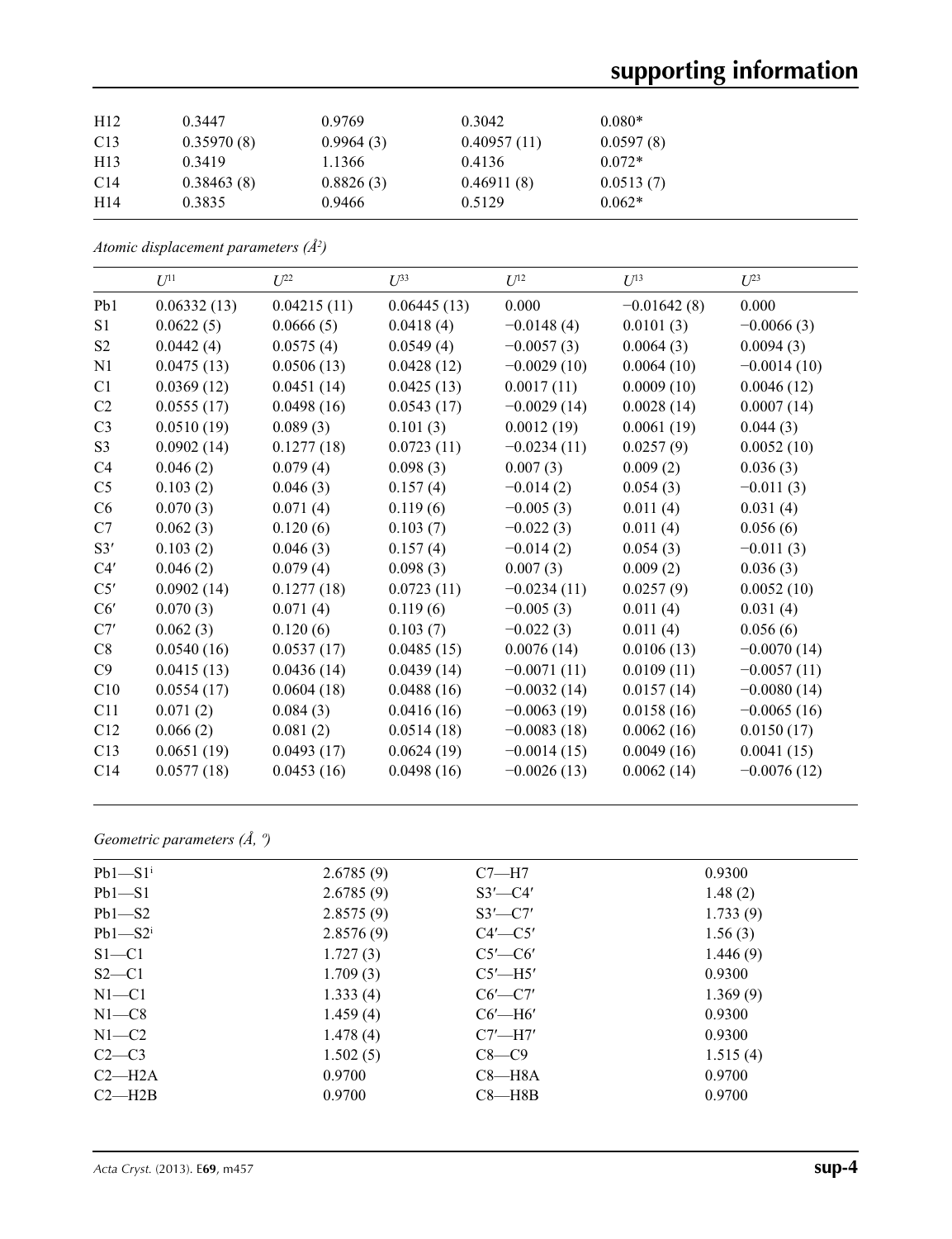| $C3-C4$                                   | 1.471(6)   | $C9 - C10$            | 1.3900     |
|-------------------------------------------|------------|-----------------------|------------|
| $C3-C4'$                                  | 1.497(10)  | $C9 - C14$            | 1.3900     |
| $C3 - H3A$                                | 0.9700     | $C10 - C11$           | 1.3900     |
| $C3 - H3B$                                | 0.9700     | $C10 - H10$           | 0.9300     |
| $S3-C4$                                   | 1.622(7)   | $C11 - C12$           | 1.3900     |
| $S3-C7$                                   | 1.728(7)   | $C11 - H11$           | 0.9300     |
| $C4 - C5$                                 | 1.389(8)   | $C12 - C13$           | 1.3900     |
| $C5-C6$                                   | 1.449(7)   | $C12 - H12$           | 0.9300     |
| $C5 - H5$                                 | 0.9300     | $C13 - C14$           | 1.3900     |
| $C6-C7$                                   | 1.361(7)   | $C13 - H13$           | 0.9300     |
| $C6 - H6$                                 | 0.9300     | $C14 - H14$           | 0.9300     |
|                                           |            |                       |            |
| $S1 - Pb1 - S1$                           | 91.64(5)   | $S3 - C7 - H7$        | 125.1      |
| $S1 - Pb1 - S2$                           | 84.65 (2)  | $C4'$ —S3'—C7'        | 97.1(11)   |
| $S1-Pb1-S2$                               | 64.63(2)   | $S3'$ - $C4'$ - $C3$  | 140(2)     |
| $S1$ <sup>i</sup> -Pb1- $S2$ <sup>i</sup> | 64.63(2)   | $S3'$ -C4'-C5'        | 113.3(10)  |
| $S1-Pb1-S2$ <sup>i</sup>                  | 84.65(2)   | $C3 - C4' - C5'$      | 106.3(15)  |
| $S2-Pb1-S2$ <sup>i</sup>                  | 136.04(3)  | $C6'$ — $C5'$ — $C4'$ | 107.1(7)   |
| $C1 - S1 - Pb1$                           | 90.74 (10) | $C6'$ - $C5'$ -H5'    | 126.4      |
| $C1 - S2 - Pb1$                           | 85.25(10)  | $C4'$ — $C5'$ — $H5'$ | 126.4      |
| $C1-M1-C8$                                | 121.5(3)   | $C7'$ — $C6'$ — $C5'$ | 111.3(6)   |
| $C1 - N1 - C2$                            | 122.7(3)   | $C7'$ — $C6'$ — $H6'$ | 124.3      |
| $C8 - N1 - C2$                            | 115.5(3)   | $C5'$ — $C6'$ — $H6'$ | 124.3      |
| $N1-C1-S2$                                | 121.2(2)   | $C6'$ — $C7'$ —S3'    | 111.1(7)   |
| $N1-C1-S1$                                | 119.7(2)   | $C6'$ - $C7'$ - $H7'$ | 124.4      |
| $S2 - C1 - S1$                            | 119.17(18) | $S3'$ -C7'-H7'        | 124.4      |
| $N1-C2-C3$                                | 113.0(3)   | $N1 - C8 - C9$        | 116.0(2)   |
| $N1-C2-H2A$                               | 109.0      | $N1-C8-H8A$           | 108.3      |
| $C3-C2-H2A$                               | 109.0      | $C9 - C8 - H8A$       | 108.3      |
|                                           |            | $N1-C8 - H8B$         |            |
| $N1-C2-H2B$                               | 109.0      | $C9 - C8 - H8B$       | 108.3      |
| $C3-C2-H2B$                               | 109.0      |                       | 108.3      |
| $H2A - C2 - H2B$                          | 107.8      | H8A-C8-H8B            | 107.4      |
| $C4-C3-C2$                                | 113.0(5)   | $C10-C9-C14$          | 120.0      |
| $C4'$ - $C3$ - $C2$                       | 108.1(12)  | $C10-C9-C8$           | 117.94(16) |
| $C4-C3-H3A$                               | 109.0      | $C14-C9-C8$           | 122.00(16) |
| $C2-C3-H3A$                               | 109.0      | $C11 - C10 - C9$      | 120.0      |
| $C4-C3-H3B$                               | 109.0      | $C11 - C10 - H10$     | 120.0      |
| $C2-C3-H3B$                               | 109.0      | $C9 - C10 - H10$      | 120.0      |
| $H3A - C3 - H3B$                          | 107.8      | $C12 - C11 - C10$     | 120.0      |
| $C4 - S3 - C7$                            | 95.1(3)    | $C12 - C11 - H11$     | 120.0      |
| $C5-C4-C3$                                | 120.9(7)   | $C10 - C11 - H11$     | 120.0      |
| $C5-C4-S3$                                | 111.5(4)   | $C11 - C12 - C13$     | 120.0      |
| $C3-C4-S3$                                | 127.6(5)   | $C11 - C12 - H12$     | 120.0      |
| $C4-C5-C6$                                | 112.2(5)   | $C13 - C12 - H12$     | 120.0      |
| $C4-C5-H5$                                | 123.9      | $C14 - C13 - C12$     | 120.0      |
| $C6-C5-H5$                                | 123.9      | $C14 - C13 - H13$     | 120.0      |
| $C7-C6-C5$                                | 111.4(5)   | $C12-C13-H13$         | 120.0      |
| $C7-C6-H6$                                | 124.3      | $C13 - C14 - C9$      | 120.0      |